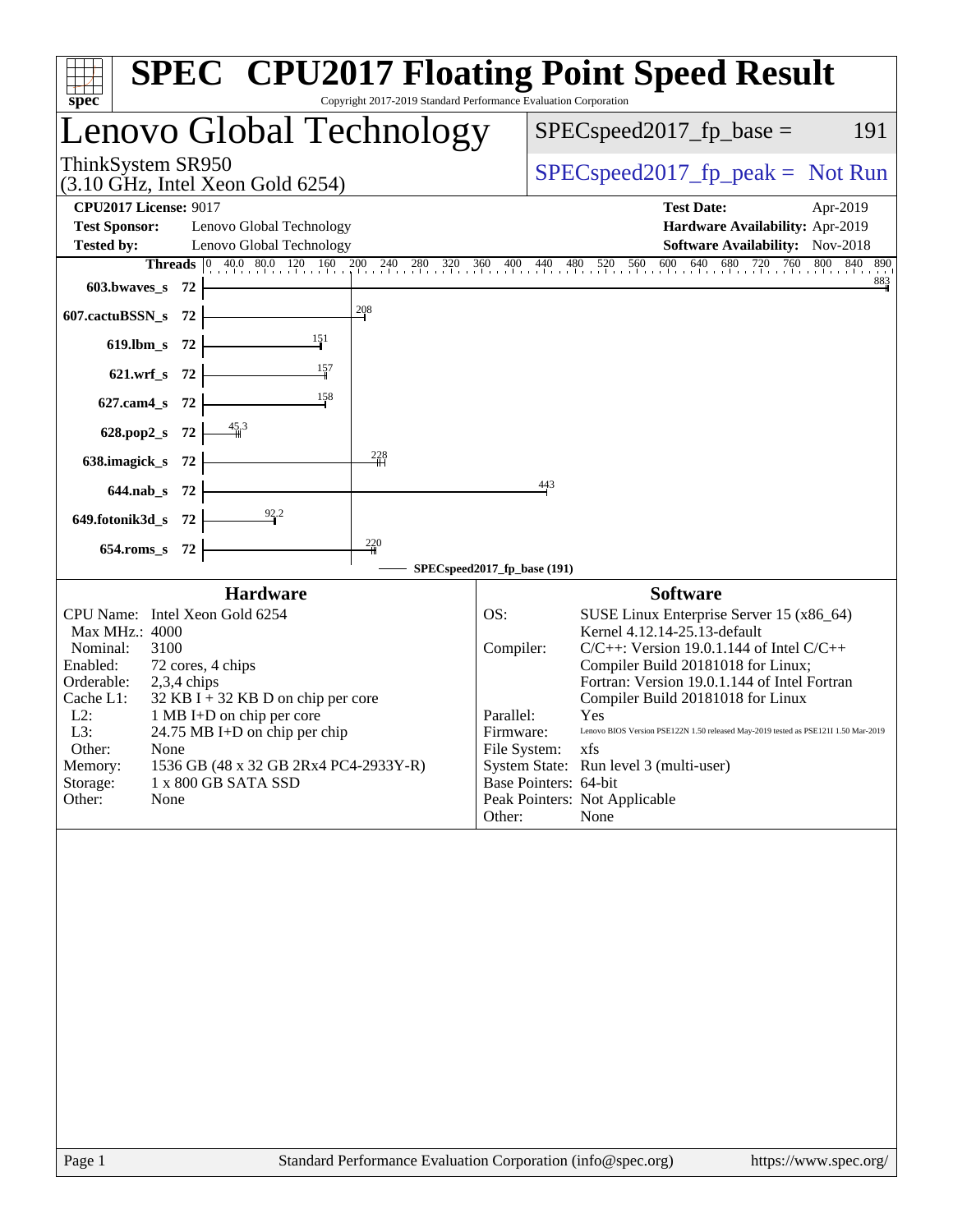

#### **[SPEC CPU2017 Floating Point Speed Result](http://www.spec.org/auto/cpu2017/Docs/result-fields.html#SPECCPU2017FloatingPointSpeedResult)** Copyright 2017-2019 Standard Performance Evaluation Corporation

## Lenovo Global Technology

(3.10 GHz, Intel Xeon Gold 6254)

ThinkSystem SR950<br>  $SPEC speed2017<sub>rfp</sub> peak = Not Run$ 

 $SPEC speed2017_fp\_base = 191$ 

**[Test Sponsor:](http://www.spec.org/auto/cpu2017/Docs/result-fields.html#TestSponsor)** Lenovo Global Technology **[Hardware Availability:](http://www.spec.org/auto/cpu2017/Docs/result-fields.html#HardwareAvailability)** Apr-2019 **[Tested by:](http://www.spec.org/auto/cpu2017/Docs/result-fields.html#Testedby)** Lenovo Global Technology **[Software Availability:](http://www.spec.org/auto/cpu2017/Docs/result-fields.html#SoftwareAvailability)** Nov-2018

**[CPU2017 License:](http://www.spec.org/auto/cpu2017/Docs/result-fields.html#CPU2017License)** 9017 **[Test Date:](http://www.spec.org/auto/cpu2017/Docs/result-fields.html#TestDate)** Apr-2019

#### **[Results Table](http://www.spec.org/auto/cpu2017/Docs/result-fields.html#ResultsTable)**

|                  | <b>Base</b>                   |                |                         |                |              | <b>Peak</b>    |            |                |                |              |                |              |                |              |
|------------------|-------------------------------|----------------|-------------------------|----------------|--------------|----------------|------------|----------------|----------------|--------------|----------------|--------------|----------------|--------------|
| <b>Benchmark</b> | <b>Threads</b>                | <b>Seconds</b> | Ratio                   | <b>Seconds</b> | <b>Ratio</b> | <b>Seconds</b> | Ratio      | <b>Threads</b> | <b>Seconds</b> | <b>Ratio</b> | <b>Seconds</b> | <b>Ratio</b> | <b>Seconds</b> | <b>Ratio</b> |
| 603.bwayes s     | 72                            | 66.8           | 884                     | 67.0           | 881          | 66.8           | 883        |                |                |              |                |              |                |              |
| 607.cactuBSSN s  | 72                            | 79.8           | 209                     | 80.3           | 208          | 80.2           | 208        |                |                |              |                |              |                |              |
| $619.$ lbm s     | 72                            | 34.7           | 151                     | <b>34.6</b>    | 151          | 34.3           | 153        |                |                |              |                |              |                |              |
| $621.wrf$ s      | 72                            | 83.4           | 159                     | 84.0           | 157          | 84.0           | 157        |                |                |              |                |              |                |              |
| $627$ .cam4 s    | 72                            | 56.2           | 158                     | 56.2           | 158          | 56.6           | 157        |                |                |              |                |              |                |              |
| $628.pop2_s$     | 72                            | 250            | 47.4                    | 262            | 45.3         | 278            | 42.7       |                |                |              |                |              |                |              |
| 638.imagick_s    | 72                            | 61.7           | 234                     | 64.2           | 225          | 63.4           | 228        |                |                |              |                |              |                |              |
| $644$ .nab s     | 72                            | 39.4           | 444                     | 39.4           | 443          | 39.4           | 443        |                |                |              |                |              |                |              |
| 649.fotonik3d s  | 72                            | 98.9           | 92.2                    | 98.2           | 92.9         | 99.4           | 91.7       |                |                |              |                |              |                |              |
| $654$ .roms s    | 72                            | 72.5           | 217                     | 70.8           | 222          | 71.5           | <b>220</b> |                |                |              |                |              |                |              |
|                  | $SPECspeed2017_fp\_base =$    |                | 191                     |                |              |                |            |                |                |              |                |              |                |              |
|                  | $CDFC_{cm00}d2017$ for nook - |                | $Nof$ D <sub>11</sub> n |                |              |                |            |                |                |              |                |              |                |              |

**[SPECspeed2017\\_fp\\_peak =](http://www.spec.org/auto/cpu2017/Docs/result-fields.html#SPECspeed2017fppeak) Not Run**

Results appear in the [order in which they were run.](http://www.spec.org/auto/cpu2017/Docs/result-fields.html#RunOrder) Bold underlined text [indicates a median measurement](http://www.spec.org/auto/cpu2017/Docs/result-fields.html#Median).

#### **[Operating System Notes](http://www.spec.org/auto/cpu2017/Docs/result-fields.html#OperatingSystemNotes)**

Stack size set to unlimited using "ulimit -s unlimited"

### **[General Notes](http://www.spec.org/auto/cpu2017/Docs/result-fields.html#GeneralNotes)**

Environment variables set by runcpu before the start of the run: KMP\_AFFINITY = "granularity=fine,compact" LD\_LIBRARY\_PATH = "/home/cpu2017-1.0.5-ic19.0u1/lib/intel64" OMP\_STACKSIZE = "192M" Binaries compiled on a system with 1x Intel Core i9-7900X CPU + 32GB RAM memory using Redhat Enterprise Linux 7.5 Transparent Huge Pages disabled by default echo never > /sys/kernel/mm/transparent\_hugepage/enabled echo never > /sys/kernel/mm/transparent\_hugepage/defrag Prior to runcpu invocation Filesystem page cache synced and cleared with: sync; echo 3> /proc/sys/vm/drop\_caches NA: The test sponsor attests, as of date of publication, that CVE-2017-5754 (Meltdown) is mitigated in the system as tested and documented. Yes: The test sponsor attests, as of date of publication, that CVE-2017-5753 (Spectre variant 1) is mitigated in the system as tested and documented. Yes: The test sponsor attests, as of date of publication, that CVE-2017-5715 (Spectre variant 2) is mitigated in the system as tested and documented. Yes: The test sponsor attests, as of date of publication, that CVE-2018-3640 (Spectre variant 3a) is mitigated in the system as tested and documented. Yes: The test sponsor attests, as of date of publication, that CVE-2018-3639 (Spectre variant 4) is mitigated in the system as tested and documented.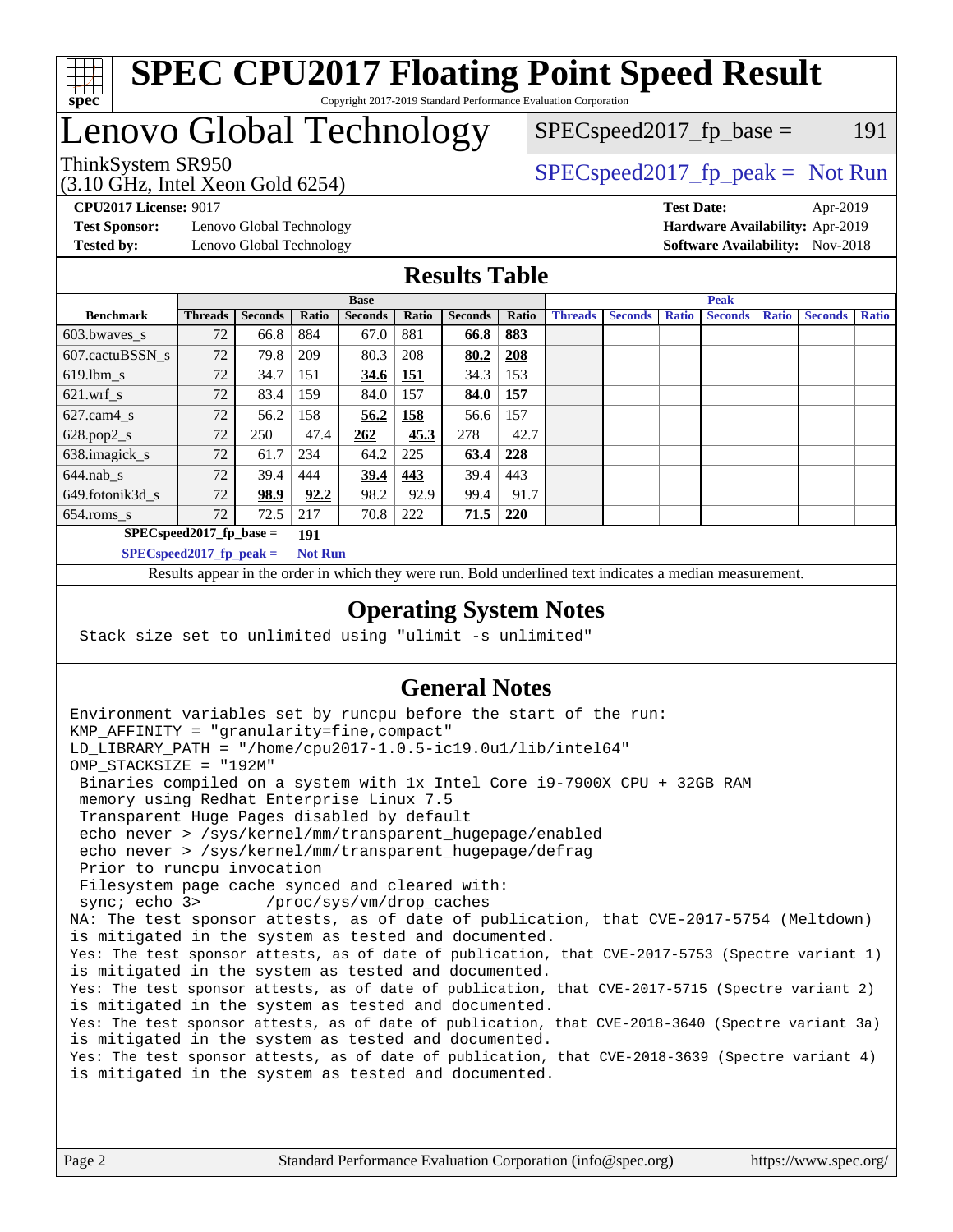| <b>SPEC CPU2017 Floating Point Speed Result</b><br>Copyright 2017-2019 Standard Performance Evaluation Corporation<br>$spec^*$                                                                                                                                                                                                                                                                                                                                                                                                                                                                                                                                                                 |                                                                                                                                                                                                        |                                                                                                                                                                                                                                                                                                                                                                                                                                             |                                                                                |  |  |  |
|------------------------------------------------------------------------------------------------------------------------------------------------------------------------------------------------------------------------------------------------------------------------------------------------------------------------------------------------------------------------------------------------------------------------------------------------------------------------------------------------------------------------------------------------------------------------------------------------------------------------------------------------------------------------------------------------|--------------------------------------------------------------------------------------------------------------------------------------------------------------------------------------------------------|---------------------------------------------------------------------------------------------------------------------------------------------------------------------------------------------------------------------------------------------------------------------------------------------------------------------------------------------------------------------------------------------------------------------------------------------|--------------------------------------------------------------------------------|--|--|--|
| Lenovo Global Technology                                                                                                                                                                                                                                                                                                                                                                                                                                                                                                                                                                                                                                                                       |                                                                                                                                                                                                        | $SPEC speed2017fp base =$                                                                                                                                                                                                                                                                                                                                                                                                                   | 191                                                                            |  |  |  |
| ThinkSystem SR950<br>$(3.10 \text{ GHz}, \text{Intel Xeon Gold } 6254)$                                                                                                                                                                                                                                                                                                                                                                                                                                                                                                                                                                                                                        |                                                                                                                                                                                                        | $SPEC speed2017fr peak = Not Run$                                                                                                                                                                                                                                                                                                                                                                                                           |                                                                                |  |  |  |
| <b>CPU2017 License: 9017</b><br><b>Test Sponsor:</b><br>Lenovo Global Technology<br><b>Tested by:</b><br>Lenovo Global Technology                                                                                                                                                                                                                                                                                                                                                                                                                                                                                                                                                              |                                                                                                                                                                                                        | <b>Test Date:</b>                                                                                                                                                                                                                                                                                                                                                                                                                           | Apr-2019<br>Hardware Availability: Apr-2019<br>Software Availability: Nov-2018 |  |  |  |
|                                                                                                                                                                                                                                                                                                                                                                                                                                                                                                                                                                                                                                                                                                | <b>Platform Notes</b>                                                                                                                                                                                  |                                                                                                                                                                                                                                                                                                                                                                                                                                             |                                                                                |  |  |  |
| BIOS configuration:<br>Choose Operating Mode set to Maximum Performance<br>Choose Operating Mode set to Custom Mode<br>CPU P-state Control set to Autonomous<br>Hyper-Threading set to Disable<br>Trusted Execution Technology set to Enable<br>DCU Streamer Prefetcher set to Disable<br>MONITOR/MWAIT set to Enable<br>Sysinfo program /home/cpu2017-1.0.5-ic19.0ul/bin/sysinfo<br>Rev: r5974 of 2018-05-19 9bcde8f2999c33d61f64985e45859ea9<br>running on linux-ulb8 Tue Apr 16 17:19:45 2019<br>SUT (System Under Test) info as seen by some common utilities.<br>For more information on this section, see<br>https://www.spec.org/cpu2017/Docs/config.html#sysinfo<br>From /proc/cpuinfo |                                                                                                                                                                                                        |                                                                                                                                                                                                                                                                                                                                                                                                                                             |                                                                                |  |  |  |
| model name : Intel(R) Xeon(R) Gold 6254 CPU @ 3.10GHz<br>"physical id"s (chips)<br>4<br>72 "processors"<br>cpu cores : 18<br>siblings : 18                                                                                                                                                                                                                                                                                                                                                                                                                                                                                                                                                     |                                                                                                                                                                                                        | cores, siblings (Caution: counting these is hw and system dependent. The following<br>excerpts from /proc/cpuinfo might not be reliable. Use with caution.)<br>physical 0: cores 0 1 2 3 4 8 9 10 11 16 17 18 19 20 24 25 26 27<br>physical 1: cores 0 1 2 3 4 8 9 10 11 16 17 18 19 20 24 25 26 27<br>physical 2: cores 0 1 2 3 4 8 9 10 11 16 17 18 19 20 24 25 26 27<br>physical 3: cores 0 1 2 3 4 8 9 10 11 16 17 18 19 20 24 25 26 27 |                                                                                |  |  |  |
| From 1scpu:<br>Architecture:<br>$CPU$ op-mode( $s$ ):<br>Byte Order:<br>CPU(s):<br>On-line CPU(s) list: $0-71$<br>Thread( $s$ ) per core:<br>Core(s) per socket:<br>Socket(s):<br>NUMA node(s):<br>Vendor ID:<br>CPU family:<br>Model:<br>Model name:<br>Stepping:<br>CPU MHz:<br>BogoMIPS:<br>Virtualization:                                                                                                                                                                                                                                                                                                                                                                                 | x86_64<br>$32$ -bit, $64$ -bit<br>Little Endian<br>72<br>$\mathbf{1}$<br>18<br>4<br>4<br>GenuineIntel<br>6<br>85<br>$Intel(R) Xeon(R) Gold 6254 CPU @ 3.10GHz$<br>6<br>3100.000<br>6200.00<br>$VT - x$ |                                                                                                                                                                                                                                                                                                                                                                                                                                             |                                                                                |  |  |  |
|                                                                                                                                                                                                                                                                                                                                                                                                                                                                                                                                                                                                                                                                                                | (Continued on next page)                                                                                                                                                                               |                                                                                                                                                                                                                                                                                                                                                                                                                                             |                                                                                |  |  |  |
| Page 3                                                                                                                                                                                                                                                                                                                                                                                                                                                                                                                                                                                                                                                                                         | Standard Performance Evaluation Corporation (info@spec.org)                                                                                                                                            |                                                                                                                                                                                                                                                                                                                                                                                                                                             | https://www.spec.org/                                                          |  |  |  |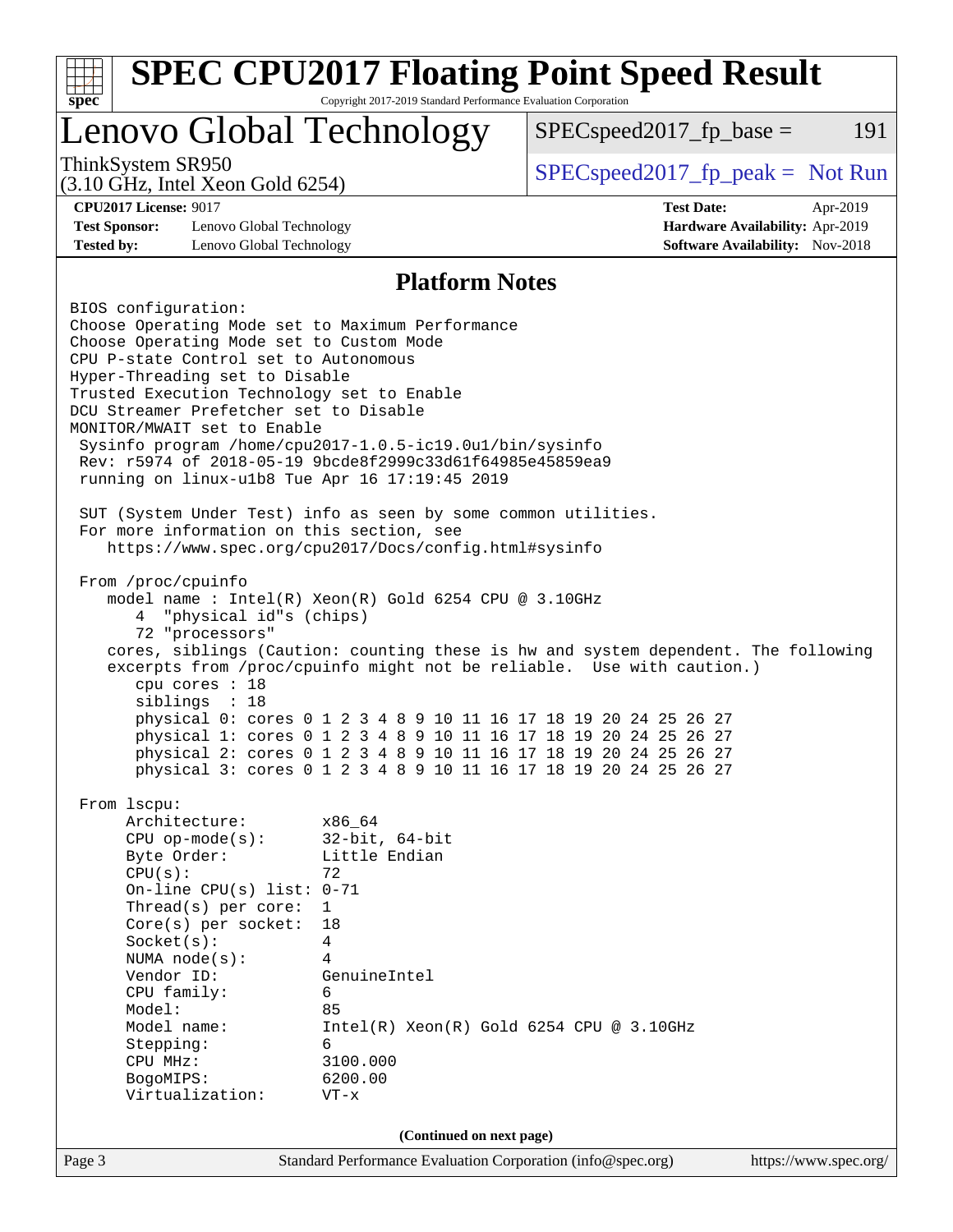

#### **[SPEC CPU2017 Floating Point Speed Result](http://www.spec.org/auto/cpu2017/Docs/result-fields.html#SPECCPU2017FloatingPointSpeedResult)** Copyright 2017-2019 Standard Performance Evaluation Corporation

Lenovo Global Technology

 $SPEC speed2017<sub>fp</sub> base = 191$ 

(3.10 GHz, Intel Xeon Gold 6254)

ThinkSystem SR950<br>  $SPEC speed2017<sub>rfp</sub> peak = Not Run$ 

**[CPU2017 License:](http://www.spec.org/auto/cpu2017/Docs/result-fields.html#CPU2017License)** 9017 **[Test Date:](http://www.spec.org/auto/cpu2017/Docs/result-fields.html#TestDate)** Apr-2019

**[Test Sponsor:](http://www.spec.org/auto/cpu2017/Docs/result-fields.html#TestSponsor)** Lenovo Global Technology **[Hardware Availability:](http://www.spec.org/auto/cpu2017/Docs/result-fields.html#HardwareAvailability)** Apr-2019 **[Tested by:](http://www.spec.org/auto/cpu2017/Docs/result-fields.html#Testedby)** Lenovo Global Technology **[Software Availability:](http://www.spec.org/auto/cpu2017/Docs/result-fields.html#SoftwareAvailability)** Nov-2018

**[Platform Notes \(Continued\)](http://www.spec.org/auto/cpu2017/Docs/result-fields.html#PlatformNotes)**

|             | L1d cache: |                         | 32K       |
|-------------|------------|-------------------------|-----------|
|             | Lli cache: |                         | 32K       |
| $L2$ cache: |            |                         | 1024K     |
| L3 cache:   |            |                         | 25344K    |
|             |            | NUMA $node0$ $CPU(s)$ : | $0 - 17$  |
|             |            | NUMA nodel CPU(s):      | $18 - 35$ |
|             |            | NUMA node2 CPU(s):      | $36 - 53$ |
|             |            | NUMA $node3$ $CPU(s)$ : | $54 - 71$ |
| --          |            |                         | $\sim$    |

Flags: fpu vme de pse tsc msr pae mce cx8 apic sep mtrr pge mca cmov pat pse36 clflush dts acpi mmx fxsr sse sse2 ss ht tm pbe syscall nx pdpe1gb rdtscp lm constant\_tsc art arch\_perfmon pebs bts rep\_good nopl xtopology nonstop\_tsc cpuid aperfmperf pni pclmulqdq dtes64 monitor ds\_cpl vmx smx est tm2 ssse3 sdbg fma cx16 xtpr pdcm pcid dca sse4\_1 sse4\_2 x2apic movbe popcnt tsc\_deadline\_timer aes xsave avx f16c rdrand lahf\_lm abm 3dnowprefetch cpuid\_fault epb cat\_l3 cdp\_l3 invpcid\_single ssbd mba ibrs ibpb stibp tpr\_shadow vnmi flexpriority ept vpid fsgsbase tsc\_adjust bmi1 hle avx2 smep bmi2 erms invpcid rtm cqm mpx rdt\_a avx512f avx512dq rdseed adx smap clflushopt clwb intel\_pt avx512cd avx512bw avx512vl xsaveopt xsavec xgetbv1 xsaves cqm\_llc cqm\_occup\_llc cqm\_mbm\_total cqm\_mbm\_local dtherm ida arat pln pts hwp\_epp pku ospke avx512\_vnni flush\_l1d arch\_capabilities

```
 /proc/cpuinfo cache data
cache size : 25344 KB
```
 From numactl --hardware WARNING: a numactl 'node' might or might not correspond to a physical chip. available: 4 nodes (0-3) node 0 cpus: 0 1 2 3 4 5 6 7 8 9 10 11 12 13 14 15 16 17 node 0 size: 386519 MB node 0 free: 383179 MB node 1 cpus: 18 19 20 21 22 23 24 25 26 27 28 29 30 31 32 33 34 35 node 1 size: 387051 MB node 1 free: 386641 MB node 2 cpus: 36 37 38 39 40 41 42 43 44 45 46 47 48 49 50 51 52 53 node 2 size: 387022 MB node 2 free: 385884 MB node 3 cpus: 54 55 56 57 58 59 60 61 62 63 64 65 66 67 68 69 70 71 node 3 size: 387048 MB node 3 free: 386847 MB node distances: node 0 1 2 3 0: 10 21 21 21 1: 21 10 21 21 2: 21 21 10 21 3: 21 21 21 10 From /proc/meminfo MemTotal: 1584784924 kB **(Continued on next page)**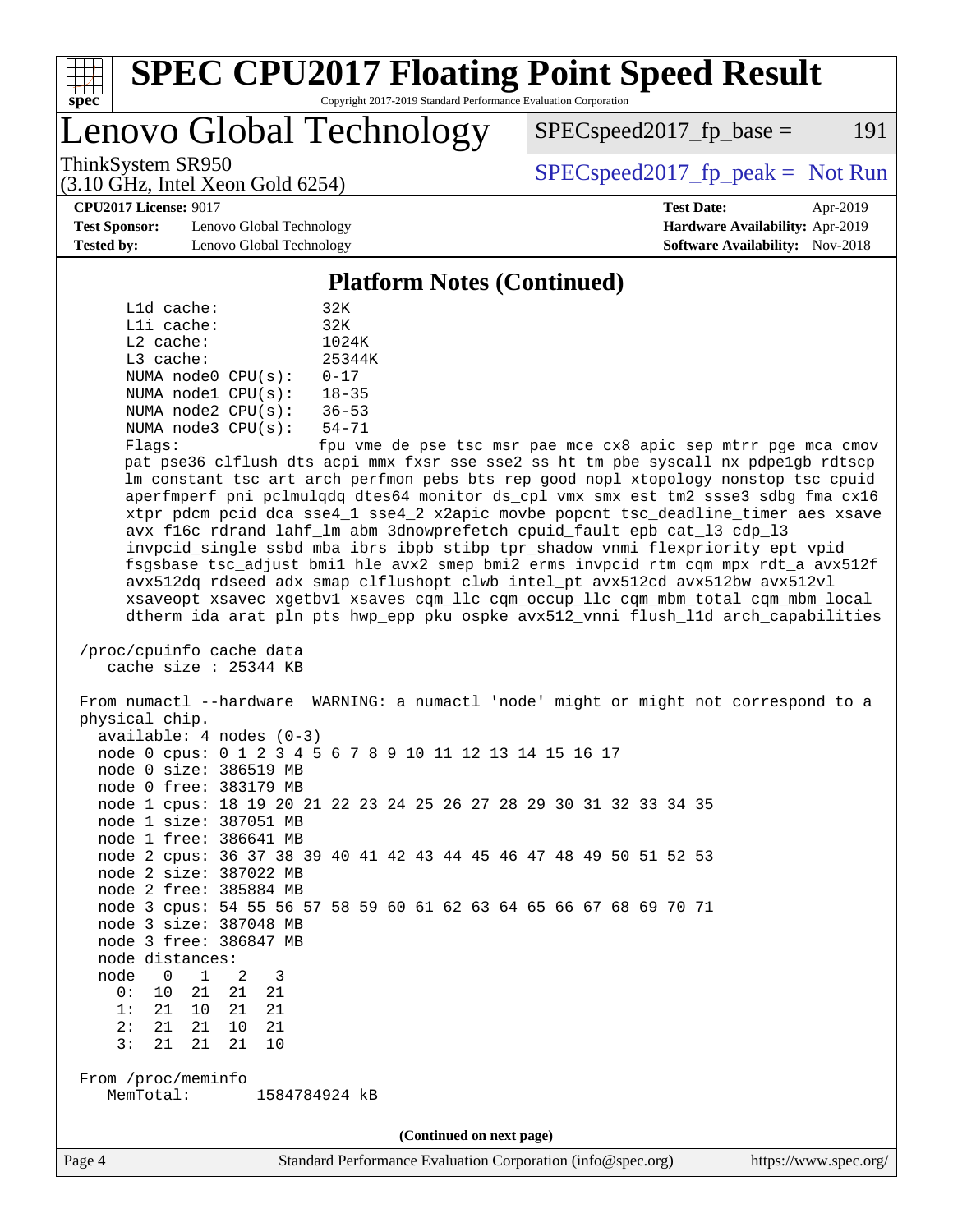| <b>SPEC CPU2017 Floating Point Speed Result</b><br>$spec^*$<br>Copyright 2017-2019 Standard Performance Evaluation Corporation                                                                                                                                                                                                                                                                                                                                                |                                                                                                            |  |  |
|-------------------------------------------------------------------------------------------------------------------------------------------------------------------------------------------------------------------------------------------------------------------------------------------------------------------------------------------------------------------------------------------------------------------------------------------------------------------------------|------------------------------------------------------------------------------------------------------------|--|--|
| Lenovo Global Technology                                                                                                                                                                                                                                                                                                                                                                                                                                                      | $SPEC speed2017_fp\_base =$<br>191                                                                         |  |  |
| ThinkSystem SR950<br>$(3.10 \text{ GHz}, \text{Intel Xeon Gold } 6254)$                                                                                                                                                                                                                                                                                                                                                                                                       | $SPEC speed2017rfp peak = Not Run$                                                                         |  |  |
| <b>CPU2017 License: 9017</b><br><b>Test Sponsor:</b><br>Lenovo Global Technology<br><b>Tested by:</b><br>Lenovo Global Technology                                                                                                                                                                                                                                                                                                                                             | <b>Test Date:</b><br>Apr-2019<br>Hardware Availability: Apr-2019<br><b>Software Availability:</b> Nov-2018 |  |  |
| <b>Platform Notes (Continued)</b>                                                                                                                                                                                                                                                                                                                                                                                                                                             |                                                                                                            |  |  |
| HugePages_Total:<br>0<br>Hugepagesize:<br>2048 kB                                                                                                                                                                                                                                                                                                                                                                                                                             |                                                                                                            |  |  |
| From /etc/*release* /etc/*version*<br>os-release:<br>NAME="SLES"<br>VERSION="15"<br>VERSION_ID="15"<br>PRETTY_NAME="SUSE Linux Enterprise Server 15"<br>ID="sles"<br>ID LIKE="suse"<br>ANSI COLOR="0;32"<br>CPE_NAME="cpe:/o:suse:sles:15"                                                                                                                                                                                                                                    |                                                                                                            |  |  |
| uname $-a$ :<br>Linux linux-ulb8 4.12.14-25.13-default #1 SMP Tue Aug 14 15:07:35 UTC 2018 (947aa51)<br>x86_64 x86_64 x86_64 GNU/Linux                                                                                                                                                                                                                                                                                                                                        |                                                                                                            |  |  |
| Kernel self-reported vulnerability status:<br>CVE-2017-5754 (Meltdown):<br>Not affected<br>CVE-2017-5753 (Spectre variant 1): Mitigation: __user pointer sanitization<br>CVE-2017-5715 (Spectre variant 2): Mitigation: Indirect Branch Restricted Speculation,<br>IBPB, IBRS FW                                                                                                                                                                                              |                                                                                                            |  |  |
| run-level 3 Apr 16 14:54                                                                                                                                                                                                                                                                                                                                                                                                                                                      |                                                                                                            |  |  |
| SPEC is set to: /home/cpu2017-1.0.5-ic19.0u1<br>Filesystem<br>Type Size Used Avail Use% Mounted on<br>/dev/sda2<br>xfs 744G<br>23G 722G 3% /                                                                                                                                                                                                                                                                                                                                  |                                                                                                            |  |  |
| Additional information from dmidecode follows. WARNING: Use caution when you interpret<br>this section. The 'dmidecode' program reads system data which is "intended to allow<br>hardware to be accurately determined", but the intent may not be met, as there are<br>frequent changes to hardware, firmware, and the "DMTF SMBIOS" standard.<br>BIOS Lenovo -[PSE121I-1.50]- 03/01/2019<br>Memory:<br>48x NO DIMM NO DIMM<br>48x Samsung M393A4K40CB2-CVF 32 GB 2 rank 2933 |                                                                                                            |  |  |
| (End of data from sysinfo program)                                                                                                                                                                                                                                                                                                                                                                                                                                            |                                                                                                            |  |  |
| <b>Compiler Version Notes</b>                                                                                                                                                                                                                                                                                                                                                                                                                                                 |                                                                                                            |  |  |
| 619.1bm_s(base) 638.imagick_s(base) 644.nab s(base)<br>CC.                                                                                                                                                                                                                                                                                                                                                                                                                    | ======================                                                                                     |  |  |
| (Continued on next page)                                                                                                                                                                                                                                                                                                                                                                                                                                                      |                                                                                                            |  |  |

Page 5 Standard Performance Evaluation Corporation [\(info@spec.org\)](mailto:info@spec.org) <https://www.spec.org/>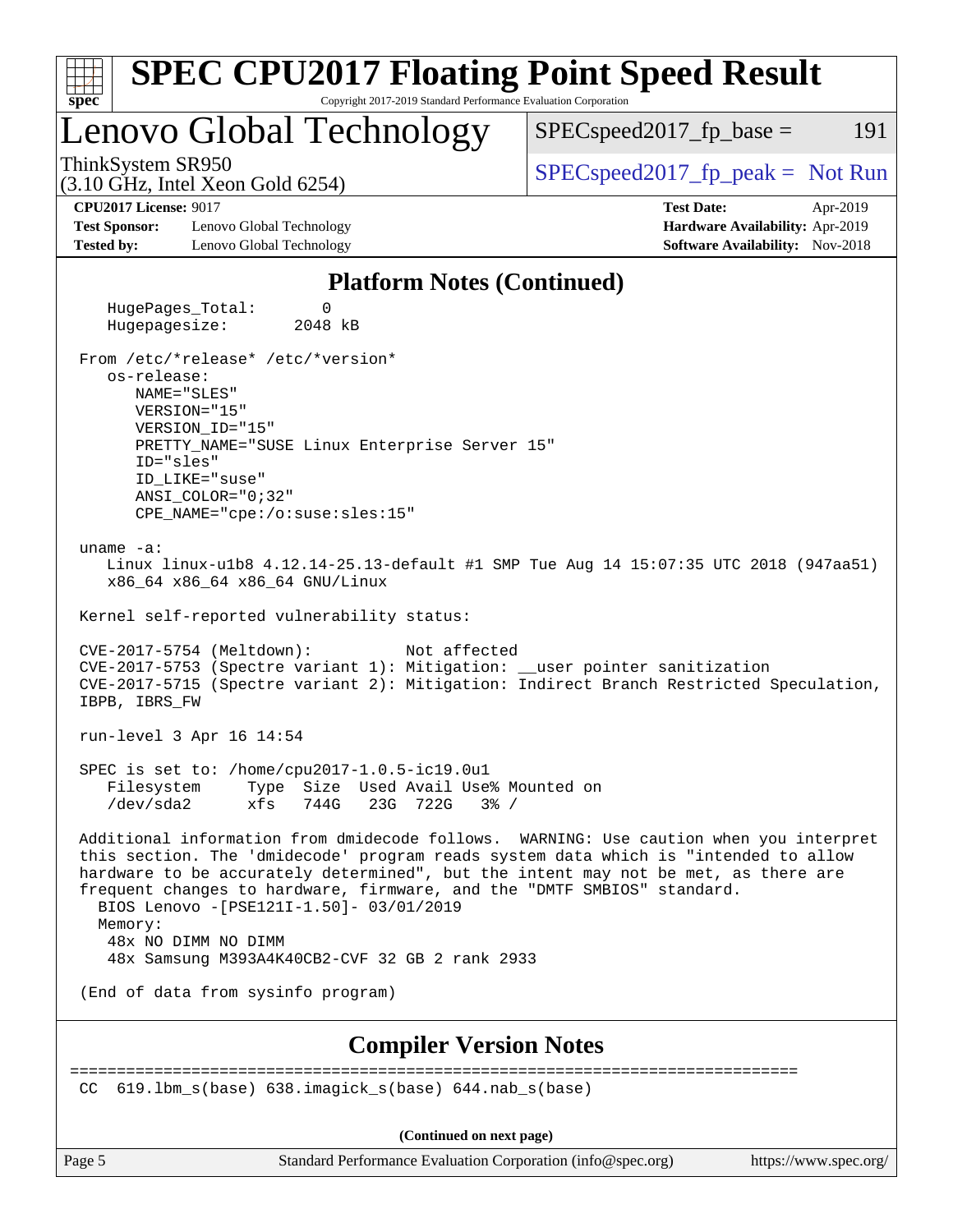

# **[SPEC CPU2017 Floating Point Speed Result](http://www.spec.org/auto/cpu2017/Docs/result-fields.html#SPECCPU2017FloatingPointSpeedResult)**

Copyright 2017-2019 Standard Performance Evaluation Corporation

Lenovo Global Technology

 $SPEC speed2017_fp\_peak = Not Run$ 

 $SPEC speed2017_fp\_base = 191$ 

(3.10 GHz, Intel Xeon Gold 6254)

**[Test Sponsor:](http://www.spec.org/auto/cpu2017/Docs/result-fields.html#TestSponsor)** Lenovo Global Technology **[Hardware Availability:](http://www.spec.org/auto/cpu2017/Docs/result-fields.html#HardwareAvailability)** Apr-2019 **[Tested by:](http://www.spec.org/auto/cpu2017/Docs/result-fields.html#Testedby)** Lenovo Global Technology **[Software Availability:](http://www.spec.org/auto/cpu2017/Docs/result-fields.html#SoftwareAvailability)** Nov-2018

**[CPU2017 License:](http://www.spec.org/auto/cpu2017/Docs/result-fields.html#CPU2017License)** 9017 **[Test Date:](http://www.spec.org/auto/cpu2017/Docs/result-fields.html#TestDate)** Apr-2019

#### **[Compiler Version Notes \(Continued\)](http://www.spec.org/auto/cpu2017/Docs/result-fields.html#CompilerVersionNotes)**

### **[Base Compiler Invocation](http://www.spec.org/auto/cpu2017/Docs/result-fields.html#BaseCompilerInvocation)**

[C benchmarks](http://www.spec.org/auto/cpu2017/Docs/result-fields.html#Cbenchmarks): [icc -m64 -std=c11](http://www.spec.org/cpu2017/results/res2019q3/cpu2017-20190805-16706.flags.html#user_CCbase_intel_icc_64bit_c11_33ee0cdaae7deeeab2a9725423ba97205ce30f63b9926c2519791662299b76a0318f32ddfffdc46587804de3178b4f9328c46fa7c2b0cd779d7a61945c91cd35)

[Fortran benchmarks](http://www.spec.org/auto/cpu2017/Docs/result-fields.html#Fortranbenchmarks): [ifort -m64](http://www.spec.org/cpu2017/results/res2019q3/cpu2017-20190805-16706.flags.html#user_FCbase_intel_ifort_64bit_24f2bb282fbaeffd6157abe4f878425411749daecae9a33200eee2bee2fe76f3b89351d69a8130dd5949958ce389cf37ff59a95e7a40d588e8d3a57e0c3fd751)

**(Continued on next page)**

Page 6 Standard Performance Evaluation Corporation [\(info@spec.org\)](mailto:info@spec.org) <https://www.spec.org/>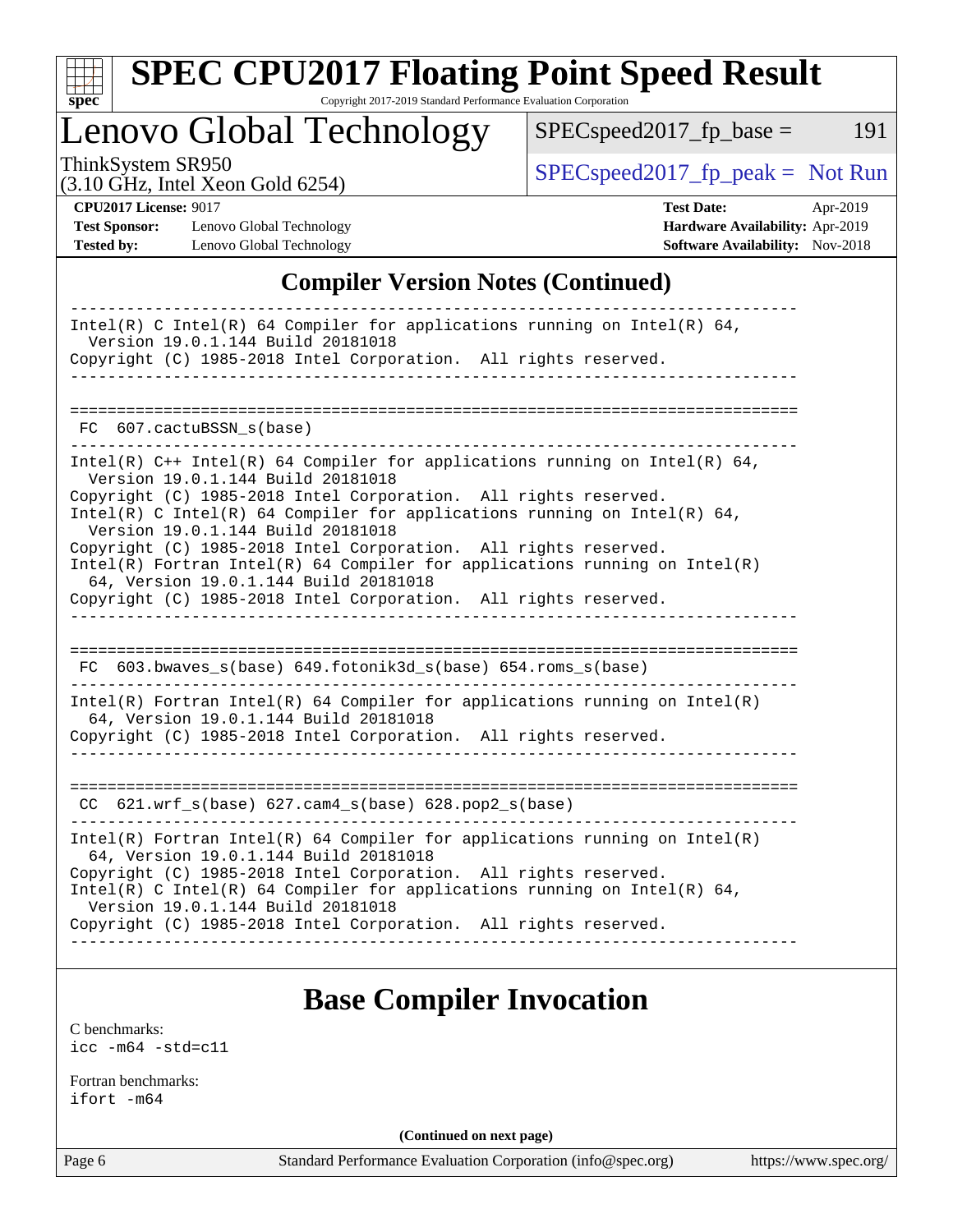

#### **[SPEC CPU2017 Floating Point Speed Result](http://www.spec.org/auto/cpu2017/Docs/result-fields.html#SPECCPU2017FloatingPointSpeedResult)** Copyright 2017-2019 Standard Performance Evaluation Corporation

Lenovo Global Technology

 $SPEC speed2017_fp\_base = 191$ 

(3.10 GHz, Intel Xeon Gold 6254)

ThinkSystem SR950<br>  $SPEC speed2017<sub>rfp</sub> peak = Not Run$ 

**[Test Sponsor:](http://www.spec.org/auto/cpu2017/Docs/result-fields.html#TestSponsor)** Lenovo Global Technology **[Hardware Availability:](http://www.spec.org/auto/cpu2017/Docs/result-fields.html#HardwareAvailability)** Apr-2019 **[Tested by:](http://www.spec.org/auto/cpu2017/Docs/result-fields.html#Testedby)** Lenovo Global Technology **[Software Availability:](http://www.spec.org/auto/cpu2017/Docs/result-fields.html#SoftwareAvailability)** Nov-2018

**[CPU2017 License:](http://www.spec.org/auto/cpu2017/Docs/result-fields.html#CPU2017License)** 9017 **[Test Date:](http://www.spec.org/auto/cpu2017/Docs/result-fields.html#TestDate)** Apr-2019

### **[Base Compiler Invocation \(Continued\)](http://www.spec.org/auto/cpu2017/Docs/result-fields.html#BaseCompilerInvocation)**

[Benchmarks using both Fortran and C](http://www.spec.org/auto/cpu2017/Docs/result-fields.html#BenchmarksusingbothFortranandC): [ifort -m64](http://www.spec.org/cpu2017/results/res2019q3/cpu2017-20190805-16706.flags.html#user_CC_FCbase_intel_ifort_64bit_24f2bb282fbaeffd6157abe4f878425411749daecae9a33200eee2bee2fe76f3b89351d69a8130dd5949958ce389cf37ff59a95e7a40d588e8d3a57e0c3fd751) [icc -m64 -std=c11](http://www.spec.org/cpu2017/results/res2019q3/cpu2017-20190805-16706.flags.html#user_CC_FCbase_intel_icc_64bit_c11_33ee0cdaae7deeeab2a9725423ba97205ce30f63b9926c2519791662299b76a0318f32ddfffdc46587804de3178b4f9328c46fa7c2b0cd779d7a61945c91cd35)

[Benchmarks using Fortran, C, and C++:](http://www.spec.org/auto/cpu2017/Docs/result-fields.html#BenchmarksusingFortranCandCXX) [icpc -m64](http://www.spec.org/cpu2017/results/res2019q3/cpu2017-20190805-16706.flags.html#user_CC_CXX_FCbase_intel_icpc_64bit_4ecb2543ae3f1412ef961e0650ca070fec7b7afdcd6ed48761b84423119d1bf6bdf5cad15b44d48e7256388bc77273b966e5eb805aefd121eb22e9299b2ec9d9) [icc -m64 -std=c11](http://www.spec.org/cpu2017/results/res2019q3/cpu2017-20190805-16706.flags.html#user_CC_CXX_FCbase_intel_icc_64bit_c11_33ee0cdaae7deeeab2a9725423ba97205ce30f63b9926c2519791662299b76a0318f32ddfffdc46587804de3178b4f9328c46fa7c2b0cd779d7a61945c91cd35) [ifort -m64](http://www.spec.org/cpu2017/results/res2019q3/cpu2017-20190805-16706.flags.html#user_CC_CXX_FCbase_intel_ifort_64bit_24f2bb282fbaeffd6157abe4f878425411749daecae9a33200eee2bee2fe76f3b89351d69a8130dd5949958ce389cf37ff59a95e7a40d588e8d3a57e0c3fd751)

### **[Base Portability Flags](http://www.spec.org/auto/cpu2017/Docs/result-fields.html#BasePortabilityFlags)**

 603.bwaves\_s: [-DSPEC\\_LP64](http://www.spec.org/cpu2017/results/res2019q3/cpu2017-20190805-16706.flags.html#suite_basePORTABILITY603_bwaves_s_DSPEC_LP64) 607.cactuBSSN\_s: [-DSPEC\\_LP64](http://www.spec.org/cpu2017/results/res2019q3/cpu2017-20190805-16706.flags.html#suite_basePORTABILITY607_cactuBSSN_s_DSPEC_LP64) 619.lbm\_s: [-DSPEC\\_LP64](http://www.spec.org/cpu2017/results/res2019q3/cpu2017-20190805-16706.flags.html#suite_basePORTABILITY619_lbm_s_DSPEC_LP64) 621.wrf\_s: [-DSPEC\\_LP64](http://www.spec.org/cpu2017/results/res2019q3/cpu2017-20190805-16706.flags.html#suite_basePORTABILITY621_wrf_s_DSPEC_LP64) [-DSPEC\\_CASE\\_FLAG](http://www.spec.org/cpu2017/results/res2019q3/cpu2017-20190805-16706.flags.html#b621.wrf_s_baseCPORTABILITY_DSPEC_CASE_FLAG) [-convert big\\_endian](http://www.spec.org/cpu2017/results/res2019q3/cpu2017-20190805-16706.flags.html#user_baseFPORTABILITY621_wrf_s_convert_big_endian_c3194028bc08c63ac5d04de18c48ce6d347e4e562e8892b8bdbdc0214820426deb8554edfa529a3fb25a586e65a3d812c835984020483e7e73212c4d31a38223) 627.cam4\_s: [-DSPEC\\_LP64](http://www.spec.org/cpu2017/results/res2019q3/cpu2017-20190805-16706.flags.html#suite_basePORTABILITY627_cam4_s_DSPEC_LP64) [-DSPEC\\_CASE\\_FLAG](http://www.spec.org/cpu2017/results/res2019q3/cpu2017-20190805-16706.flags.html#b627.cam4_s_baseCPORTABILITY_DSPEC_CASE_FLAG) 628.pop2\_s: [-DSPEC\\_LP64](http://www.spec.org/cpu2017/results/res2019q3/cpu2017-20190805-16706.flags.html#suite_basePORTABILITY628_pop2_s_DSPEC_LP64) [-DSPEC\\_CASE\\_FLAG](http://www.spec.org/cpu2017/results/res2019q3/cpu2017-20190805-16706.flags.html#b628.pop2_s_baseCPORTABILITY_DSPEC_CASE_FLAG) [-convert big\\_endian](http://www.spec.org/cpu2017/results/res2019q3/cpu2017-20190805-16706.flags.html#user_baseFPORTABILITY628_pop2_s_convert_big_endian_c3194028bc08c63ac5d04de18c48ce6d347e4e562e8892b8bdbdc0214820426deb8554edfa529a3fb25a586e65a3d812c835984020483e7e73212c4d31a38223) [-assume byterecl](http://www.spec.org/cpu2017/results/res2019q3/cpu2017-20190805-16706.flags.html#user_baseFPORTABILITY628_pop2_s_assume_byterecl_7e47d18b9513cf18525430bbf0f2177aa9bf368bc7a059c09b2c06a34b53bd3447c950d3f8d6c70e3faf3a05c8557d66a5798b567902e8849adc142926523472) 638.imagick\_s: [-DSPEC\\_LP64](http://www.spec.org/cpu2017/results/res2019q3/cpu2017-20190805-16706.flags.html#suite_basePORTABILITY638_imagick_s_DSPEC_LP64) 644.nab\_s: [-DSPEC\\_LP64](http://www.spec.org/cpu2017/results/res2019q3/cpu2017-20190805-16706.flags.html#suite_basePORTABILITY644_nab_s_DSPEC_LP64) 649.fotonik3d\_s: [-DSPEC\\_LP64](http://www.spec.org/cpu2017/results/res2019q3/cpu2017-20190805-16706.flags.html#suite_basePORTABILITY649_fotonik3d_s_DSPEC_LP64) 654.roms\_s: [-DSPEC\\_LP64](http://www.spec.org/cpu2017/results/res2019q3/cpu2017-20190805-16706.flags.html#suite_basePORTABILITY654_roms_s_DSPEC_LP64)

### **[Base Optimization Flags](http://www.spec.org/auto/cpu2017/Docs/result-fields.html#BaseOptimizationFlags)**

[C benchmarks](http://www.spec.org/auto/cpu2017/Docs/result-fields.html#Cbenchmarks):

[-xCORE-AVX512](http://www.spec.org/cpu2017/results/res2019q3/cpu2017-20190805-16706.flags.html#user_CCbase_f-xCORE-AVX512) [-ipo](http://www.spec.org/cpu2017/results/res2019q3/cpu2017-20190805-16706.flags.html#user_CCbase_f-ipo) [-O3](http://www.spec.org/cpu2017/results/res2019q3/cpu2017-20190805-16706.flags.html#user_CCbase_f-O3) [-no-prec-div](http://www.spec.org/cpu2017/results/res2019q3/cpu2017-20190805-16706.flags.html#user_CCbase_f-no-prec-div) [-qopt-prefetch](http://www.spec.org/cpu2017/results/res2019q3/cpu2017-20190805-16706.flags.html#user_CCbase_f-qopt-prefetch) [-ffinite-math-only](http://www.spec.org/cpu2017/results/res2019q3/cpu2017-20190805-16706.flags.html#user_CCbase_f_finite_math_only_cb91587bd2077682c4b38af759c288ed7c732db004271a9512da14a4f8007909a5f1427ecbf1a0fb78ff2a814402c6114ac565ca162485bbcae155b5e4258871) [-qopt-mem-layout-trans=4](http://www.spec.org/cpu2017/results/res2019q3/cpu2017-20190805-16706.flags.html#user_CCbase_f-qopt-mem-layout-trans_fa39e755916c150a61361b7846f310bcdf6f04e385ef281cadf3647acec3f0ae266d1a1d22d972a7087a248fd4e6ca390a3634700869573d231a252c784941a8) [-qopenmp](http://www.spec.org/cpu2017/results/res2019q3/cpu2017-20190805-16706.flags.html#user_CCbase_qopenmp_16be0c44f24f464004c6784a7acb94aca937f053568ce72f94b139a11c7c168634a55f6653758ddd83bcf7b8463e8028bb0b48b77bcddc6b78d5d95bb1df2967) [-DSPEC\\_OPENMP](http://www.spec.org/cpu2017/results/res2019q3/cpu2017-20190805-16706.flags.html#suite_CCbase_DSPEC_OPENMP)

[Fortran benchmarks](http://www.spec.org/auto/cpu2017/Docs/result-fields.html#Fortranbenchmarks):

[-DSPEC\\_OPENMP](http://www.spec.org/cpu2017/results/res2019q3/cpu2017-20190805-16706.flags.html#suite_FCbase_DSPEC_OPENMP) [-xCORE-AVX512](http://www.spec.org/cpu2017/results/res2019q3/cpu2017-20190805-16706.flags.html#user_FCbase_f-xCORE-AVX512) [-ipo](http://www.spec.org/cpu2017/results/res2019q3/cpu2017-20190805-16706.flags.html#user_FCbase_f-ipo) [-O3](http://www.spec.org/cpu2017/results/res2019q3/cpu2017-20190805-16706.flags.html#user_FCbase_f-O3) [-no-prec-div](http://www.spec.org/cpu2017/results/res2019q3/cpu2017-20190805-16706.flags.html#user_FCbase_f-no-prec-div) [-qopt-prefetch](http://www.spec.org/cpu2017/results/res2019q3/cpu2017-20190805-16706.flags.html#user_FCbase_f-qopt-prefetch) [-ffinite-math-only](http://www.spec.org/cpu2017/results/res2019q3/cpu2017-20190805-16706.flags.html#user_FCbase_f_finite_math_only_cb91587bd2077682c4b38af759c288ed7c732db004271a9512da14a4f8007909a5f1427ecbf1a0fb78ff2a814402c6114ac565ca162485bbcae155b5e4258871) [-qopt-mem-layout-trans=4](http://www.spec.org/cpu2017/results/res2019q3/cpu2017-20190805-16706.flags.html#user_FCbase_f-qopt-mem-layout-trans_fa39e755916c150a61361b7846f310bcdf6f04e385ef281cadf3647acec3f0ae266d1a1d22d972a7087a248fd4e6ca390a3634700869573d231a252c784941a8) [-qopenmp](http://www.spec.org/cpu2017/results/res2019q3/cpu2017-20190805-16706.flags.html#user_FCbase_qopenmp_16be0c44f24f464004c6784a7acb94aca937f053568ce72f94b139a11c7c168634a55f6653758ddd83bcf7b8463e8028bb0b48b77bcddc6b78d5d95bb1df2967) [-nostandard-realloc-lhs](http://www.spec.org/cpu2017/results/res2019q3/cpu2017-20190805-16706.flags.html#user_FCbase_f_2003_std_realloc_82b4557e90729c0f113870c07e44d33d6f5a304b4f63d4c15d2d0f1fab99f5daaed73bdb9275d9ae411527f28b936061aa8b9c8f2d63842963b95c9dd6426b8a)

[Benchmarks using both Fortran and C](http://www.spec.org/auto/cpu2017/Docs/result-fields.html#BenchmarksusingbothFortranandC):

[-xCORE-AVX512](http://www.spec.org/cpu2017/results/res2019q3/cpu2017-20190805-16706.flags.html#user_CC_FCbase_f-xCORE-AVX512) [-ipo](http://www.spec.org/cpu2017/results/res2019q3/cpu2017-20190805-16706.flags.html#user_CC_FCbase_f-ipo) [-O3](http://www.spec.org/cpu2017/results/res2019q3/cpu2017-20190805-16706.flags.html#user_CC_FCbase_f-O3) [-no-prec-div](http://www.spec.org/cpu2017/results/res2019q3/cpu2017-20190805-16706.flags.html#user_CC_FCbase_f-no-prec-div) [-qopt-prefetch](http://www.spec.org/cpu2017/results/res2019q3/cpu2017-20190805-16706.flags.html#user_CC_FCbase_f-qopt-prefetch) [-ffinite-math-only](http://www.spec.org/cpu2017/results/res2019q3/cpu2017-20190805-16706.flags.html#user_CC_FCbase_f_finite_math_only_cb91587bd2077682c4b38af759c288ed7c732db004271a9512da14a4f8007909a5f1427ecbf1a0fb78ff2a814402c6114ac565ca162485bbcae155b5e4258871) [-qopt-mem-layout-trans=4](http://www.spec.org/cpu2017/results/res2019q3/cpu2017-20190805-16706.flags.html#user_CC_FCbase_f-qopt-mem-layout-trans_fa39e755916c150a61361b7846f310bcdf6f04e385ef281cadf3647acec3f0ae266d1a1d22d972a7087a248fd4e6ca390a3634700869573d231a252c784941a8) [-qopenmp](http://www.spec.org/cpu2017/results/res2019q3/cpu2017-20190805-16706.flags.html#user_CC_FCbase_qopenmp_16be0c44f24f464004c6784a7acb94aca937f053568ce72f94b139a11c7c168634a55f6653758ddd83bcf7b8463e8028bb0b48b77bcddc6b78d5d95bb1df2967) [-DSPEC\\_OPENMP](http://www.spec.org/cpu2017/results/res2019q3/cpu2017-20190805-16706.flags.html#suite_CC_FCbase_DSPEC_OPENMP) [-nostandard-realloc-lhs](http://www.spec.org/cpu2017/results/res2019q3/cpu2017-20190805-16706.flags.html#user_CC_FCbase_f_2003_std_realloc_82b4557e90729c0f113870c07e44d33d6f5a304b4f63d4c15d2d0f1fab99f5daaed73bdb9275d9ae411527f28b936061aa8b9c8f2d63842963b95c9dd6426b8a)

[Benchmarks using Fortran, C, and C++:](http://www.spec.org/auto/cpu2017/Docs/result-fields.html#BenchmarksusingFortranCandCXX)

[-xCORE-AVX512](http://www.spec.org/cpu2017/results/res2019q3/cpu2017-20190805-16706.flags.html#user_CC_CXX_FCbase_f-xCORE-AVX512) [-ipo](http://www.spec.org/cpu2017/results/res2019q3/cpu2017-20190805-16706.flags.html#user_CC_CXX_FCbase_f-ipo) [-O3](http://www.spec.org/cpu2017/results/res2019q3/cpu2017-20190805-16706.flags.html#user_CC_CXX_FCbase_f-O3) [-no-prec-div](http://www.spec.org/cpu2017/results/res2019q3/cpu2017-20190805-16706.flags.html#user_CC_CXX_FCbase_f-no-prec-div) [-qopt-prefetch](http://www.spec.org/cpu2017/results/res2019q3/cpu2017-20190805-16706.flags.html#user_CC_CXX_FCbase_f-qopt-prefetch) [-ffinite-math-only](http://www.spec.org/cpu2017/results/res2019q3/cpu2017-20190805-16706.flags.html#user_CC_CXX_FCbase_f_finite_math_only_cb91587bd2077682c4b38af759c288ed7c732db004271a9512da14a4f8007909a5f1427ecbf1a0fb78ff2a814402c6114ac565ca162485bbcae155b5e4258871) [-qopt-mem-layout-trans=4](http://www.spec.org/cpu2017/results/res2019q3/cpu2017-20190805-16706.flags.html#user_CC_CXX_FCbase_f-qopt-mem-layout-trans_fa39e755916c150a61361b7846f310bcdf6f04e385ef281cadf3647acec3f0ae266d1a1d22d972a7087a248fd4e6ca390a3634700869573d231a252c784941a8) [-qopenmp](http://www.spec.org/cpu2017/results/res2019q3/cpu2017-20190805-16706.flags.html#user_CC_CXX_FCbase_qopenmp_16be0c44f24f464004c6784a7acb94aca937f053568ce72f94b139a11c7c168634a55f6653758ddd83bcf7b8463e8028bb0b48b77bcddc6b78d5d95bb1df2967) [-DSPEC\\_OPENMP](http://www.spec.org/cpu2017/results/res2019q3/cpu2017-20190805-16706.flags.html#suite_CC_CXX_FCbase_DSPEC_OPENMP) [-nostandard-realloc-lhs](http://www.spec.org/cpu2017/results/res2019q3/cpu2017-20190805-16706.flags.html#user_CC_CXX_FCbase_f_2003_std_realloc_82b4557e90729c0f113870c07e44d33d6f5a304b4f63d4c15d2d0f1fab99f5daaed73bdb9275d9ae411527f28b936061aa8b9c8f2d63842963b95c9dd6426b8a)